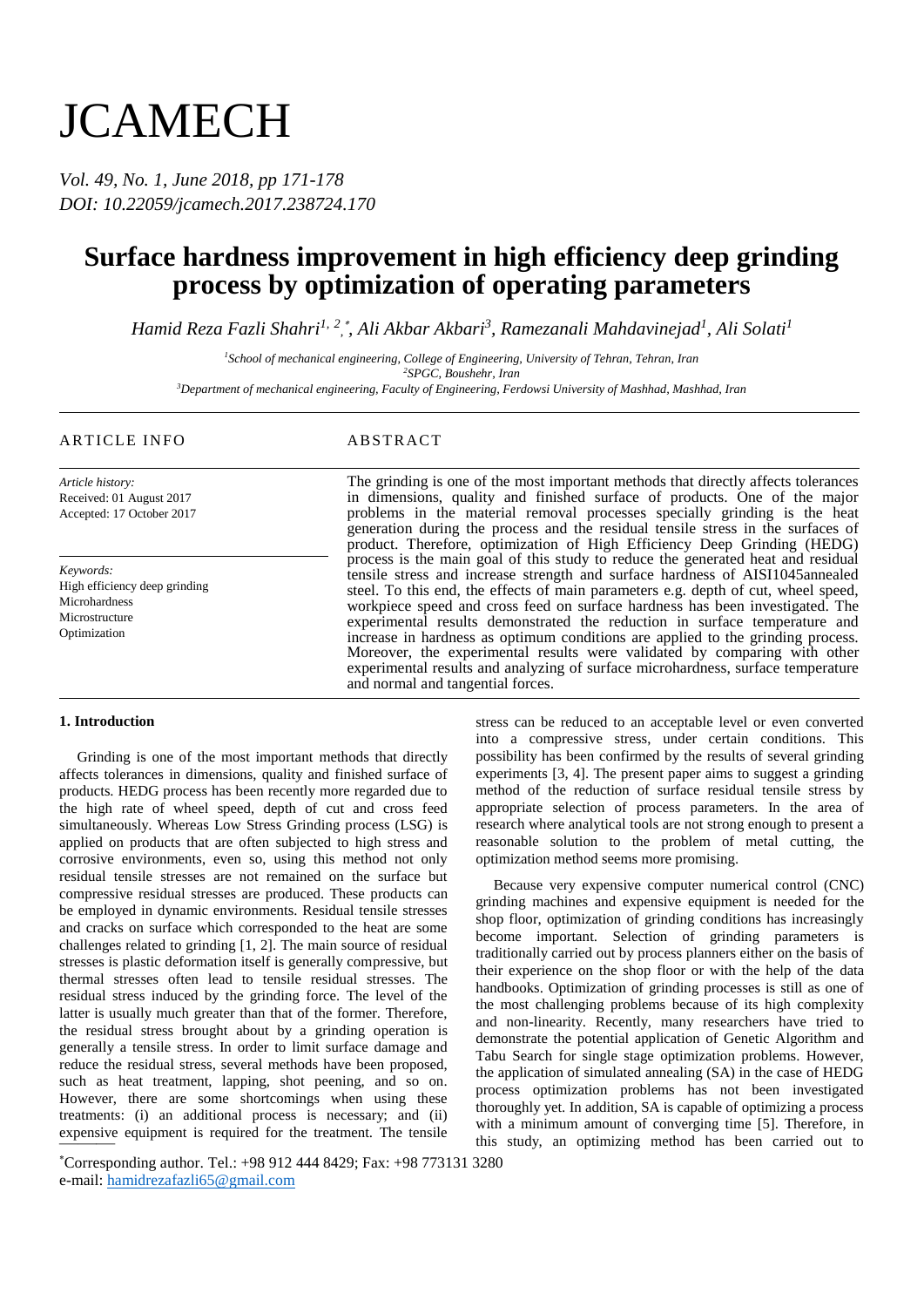minimize residual tensile stress and increase surface hardness upon AISI1045 steel. This paper describes SA method (Simulated Annealing) based on optimization procedure to optimize grinding conditions, viz. wheel speed, workpiece speed, depth of cut, cross feed, using a multi-objective function model with a weighted approach. A fully described procedure of this method is in ref. [6]. The procedure evaluates the optimal grinding conditions subjected to constraints such as heat generation, needed forces and surface roughness. Initially a detailed description of the mathematical model of the grinding process is given. Then the optimization procedure is described.

In this study, the obtained resulted from optimization procedure has been tested experimentally then the microhardness values are recorded. These values demonstrate a dramatic increase in hardness from inner sections of material to the surface. The changes in hardness and mechanical properties due to the grinding process have also been studied. One way to investigate residual stress is based on hardness studies which has been performed by Sines and Carlson [7]. Hardness values can be determined by metallographic observation and microhardness measurement. Microhardness, measured along the section of the workpiece, shows marked variations in hardness in the material due to the violent heating and cooling of the surface, and the creation of residual stresses through grinding [7]. Also the surface roughness, surface temperature and grinding forces have to be controlled by adjusting the cutting parameters of the grinding. In brief, this paper studies the superficial changes in the hardness of a workpiece caused by the grinding of AISI 1045 steel, taking into consideration the various parameters that can be controlled in the process; depth of cut, workpiece speed, wheel speed and cross feed.

#### **2. Optimization of operating process parameters**

Whereas one of the purposes of this study is mechanical properties improvement in products, the optimization results are very important and should cause to induce hardness and compressive stress at the surface of the workpiece. One of the most considerable challenges upon optimization method is interactions between parameters. In other words, optimization of one special parameter may undesirably affect the others [8, 9]. Hence, a multi-objective SA optimizing algorithm was suggested to satisfy process conditions in which different aspects of grinding process e.g. temperature, hardness, force and roughness were taken into account. Despite the fact that parameters selected by practice and trial-error methods will mostly be on the conservative side and these methods are not reasonable economically, the HEDG process is a very expensive method. Thus, recently there has been interest in determining of optimal machining parameters based on low cost methods, like mathematical and numerical modeling. Optimization analysis of grinding process are usually based on either minimizing needed forces, heat generation, maximizing surface hardness, or obtaining the fitness possible surface roughness by using empirical relationships between the operating parameters. Fortunately, many researchers have published a number of such equations for the practical HEDG process in which numerous process variables are involved. The development of comprehensive grinding process models and computer aided manufacturing provides a basis for realizing grinding parameter optimization. The optimization procedure was performed by SA optimizing algorithm through the toolbox of MATLAB software after determining the mathematical model. A quadratic programming for the optimization of grinding parameters subject to multi-objective function has been used.

#### **3. Mathematical modeling of HEDG process**

#### *3.1. Determination of objective function*

#### *3.1.1. Hardness sub-objective function*

Different mathematical setups have been investigated to produce a reasonable mathematical expression which is a reliable representative of hardness variations. Hardness is presented as a function of various cutting parameters. An expression that authentically declares experimental data for AISI1045 steel is expressed as follows [10]:

$$
HB = a_e^{0.0354} e^{(4.38 + 83.7a_e + 2.62s - 1.07v_w - 187s + 76.3a_e v_w)}
$$
 (1)

where  $a_e$ ,  $v_w$  and *s* are depth of cut, workpiece speed and cross feed respectively. This formula was selected among several expressions which were declaration of hardness, because it had a low variance and represented that is in accordance with experimental data.

#### *3.1.2. Heat loading sub-objective function*

In according to Werner theory, in deep grinding with a low workpiece speed, the maximum temperature in a zone beneath the new surface of the workpiece can be estimated by the following equation [11]:

$$
T_{\text{max}} = \frac{K_T}{0.9} . (v_c)^{0.2} . (a_e v_w)^{0.2} . (a_e)^{(-0.7)} . (d_s)^{0.1}
$$
 (2)

where  $v_c$  = wheel speed,  $d_s$  = wheel diameter and  $K_T$ depends on the process conditions and its range is considered approximately 45-50 in this case based on the experiments.

#### *3.1.3. Mechanical loading sub-objective function*

In according to Werner theory, a relation which represents total grinding force with regard to wheel width unit can be estimated by the following equation [11]:

$$
F' = \frac{K_n}{0.9} \cdot \left(\frac{a_e v_w}{v_c}\right)^{0.8} \cdot \left(a_e d_s\right)^{0.1} \tag{3}
$$

where  $K_n$  depends on the process conditions and its range is considered approximately 20-25 in this case. Note that the maximum values for both  $K_T$  and  $K_n$  are used in optimization procedure.

#### *3.1.4. Surface roughness sub-objective function*

The following expression is an approximate formula for surface roughness with regard to cutting parameters. is the maximum variation between the height of tip and depth of valley in a sample length of the workpiece [12] as follows:

$$
R_{t} = (\frac{v_{w}}{v_{c}} \cdot \frac{1}{C \cdot r \cdot \sqrt{d_{e}}})^{(2/3)}
$$
(4)

where *r* and *C* are grit cutting point shape factor and active grit density respectively.

#### *3.1.5. Total objective function*

Based on the presented previous functions, the total objective function satisfying all of the considered states can be expressed as sum of the squared errors [5]: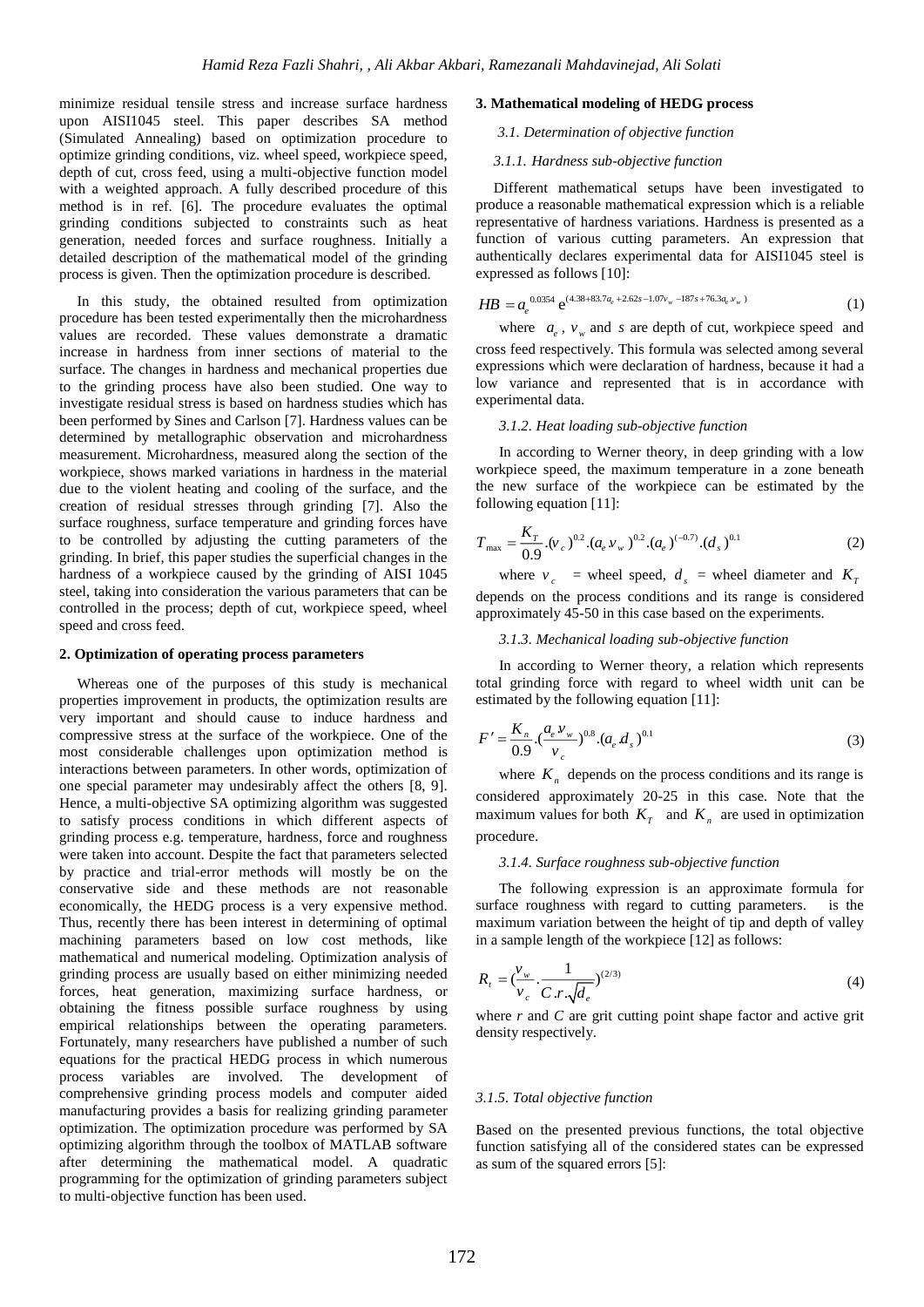$$
EF = W_1 \cdot \frac{(HB^d - HB)^2}{HB^2} + W_2 \cdot \frac{(T_{\text{max}}^d - T_{\text{max}})^2}{T_{\text{max}}^2}
$$
  
+
$$
W_3 \cdot \frac{(F'^d - F')^2}{F'^2} + W_4 \cdot \frac{(R_t^d - R_t)^2}{R_t^2}
$$
 (5)

Minimizing this function is aimed here where  $W_i$  is weighting factor and  $\sum_{n=1}^{\infty}$  $\sum_{i=1}^{n} W_i = 1 \rightarrow (0 \leq W_i \leq 1)$  $W_i = 1 \rightarrow 0 \leq W$  $\sum_{i=1}^{n} W_i = 1 \rightarrow (0 \leq W_i \leq 1)$ . Index d is representative of the desired value for each parameter as follows:  $200p$ 

Desired value for each parameter : 
$$
\begin{cases} HB^d = 290B \\ T_{\text{max}}^d = 450^\circ C \\ F'^d = 80N \\ R_t^d = 0.5 \mu m \end{cases}
$$

#### *3.1.6. Process constraints*

It is obvious that considering several realistic constraints of the actual HEDG operation is a complete solution to the grinding problems. These constraints can be divided to process constraints and variable constraints. In this work, thermal damages, mechanical loading and surface roughness are considered as process constraints and upper and lower limits of grinding conditions as variable constraints. In some problems with boundary constraints, the value of parameters needs to be within an allowance limit and in this study, the variable constraints determine the upper and lower limits of the grinding conditions.

*c c*

$$
ProcessConstraints: \begin{cases} T_{\text{max}} \leq T_{\text{max}}^c, T_{\text{max}}^c = 550^{\circ}C \\ F' \leq F'^c, F'^c = 250N \\ R_{t} \leq R_{t}^c, R_{t}^c = 4.5 \mu m \end{cases}
$$
  
&\n
$$
VariableConstraints: \begin{cases} 0.005 \leq a_{e} \leq 1.5 \\ 0.5 \leq v_{w} \leq 30 \\ 5 \leq v_{c} \leq 140 \\ 0.05 \leq s \leq 20 \end{cases}
$$

 $\sqrt{2}$ 

where index  $c$  is representative of the critical value for each parameter.

#### *3.2. Optimization approach*

Traditional approaches are not suitable for a high amplitude optimization problem which has a vast search space. In addition, traditional techniques may be inappropriate for optimizing problems with numerous constraints like several experiments in mass production. The complexity of a special problem may be further increased due to the combinatorial explosion of constraints as the number of stages increases. Therefore, it may be a difficult task for researchers or practitioners to determine a suitable solution procedure for such problems. Hereafter, the full description of Simulated Annealing is provided.

#### *3.2.1. Simulated Annealing algorithm*

SA method (Figure 1) is based on a concept of modeling and simulation of a thermodynamic system. Two fundamental operators i.e. neighborhood generation, and cooling schedule function are discussed below.

#### *3.2.2. Neighborhood generation*

In this procedure, a new trial point, *x*΄, is generated from a current trial point, *x*, based on the following equation:

$$
x' = x + \theta(T)
$$
 (6)  
and  $\theta(T) = T/a$ , where a is a scale parameter and T is the current

value of temperature control parameter which is determined from the cooling schedule function [6].

#### *3.2.3. Cooling schedule*

Different cooling schedule functions have been implied and recommended in previous researchers [5]. The cooling schedule purposed in this study is expressed as:

$$
T = T_0 (T_n / T_0)^{(t/a)}
$$
\n(7)

where  $T_0$ ,  $T_n$ , t, and a are initial temperature, final temperature, counter of temperature changing and scale factor respectively. SA method may also accept inferior state space to generate new neighborhood state space based on an acceptant probability measure. This method avoids trapping in local optimal. The acceptant probability recommended in this study is based on the following formula:

*Prob* (acceptance of an inappropriate move) = 
$$
e^{(-\Delta E\beta/T)}
$$
 (8)

where  $\beta$  is a positive number to scale parameter, and  $\Delta E$  is the changes between two adjacent solutions [5]. SA algorithm was repeated three times for each function.



**Fig. 1** SA flowchart

#### **4. Experimental procedure**

As mentioned before, this work briefly represents the influence of cutting parameters i.e. depth of cut, wheel speed, cross feed and workpiece speed, on the surface hardening of AISI1045 steel during HEDG process. Besides, microstructural changes in the workpiece was also investigated. Although remarkable microstructural changes and phase transformation was not observed within the evaluated states, there was a noticeable change in microhardness as demonstrated in Figure 5. Hence, microhardness and mechanical properties variation caused by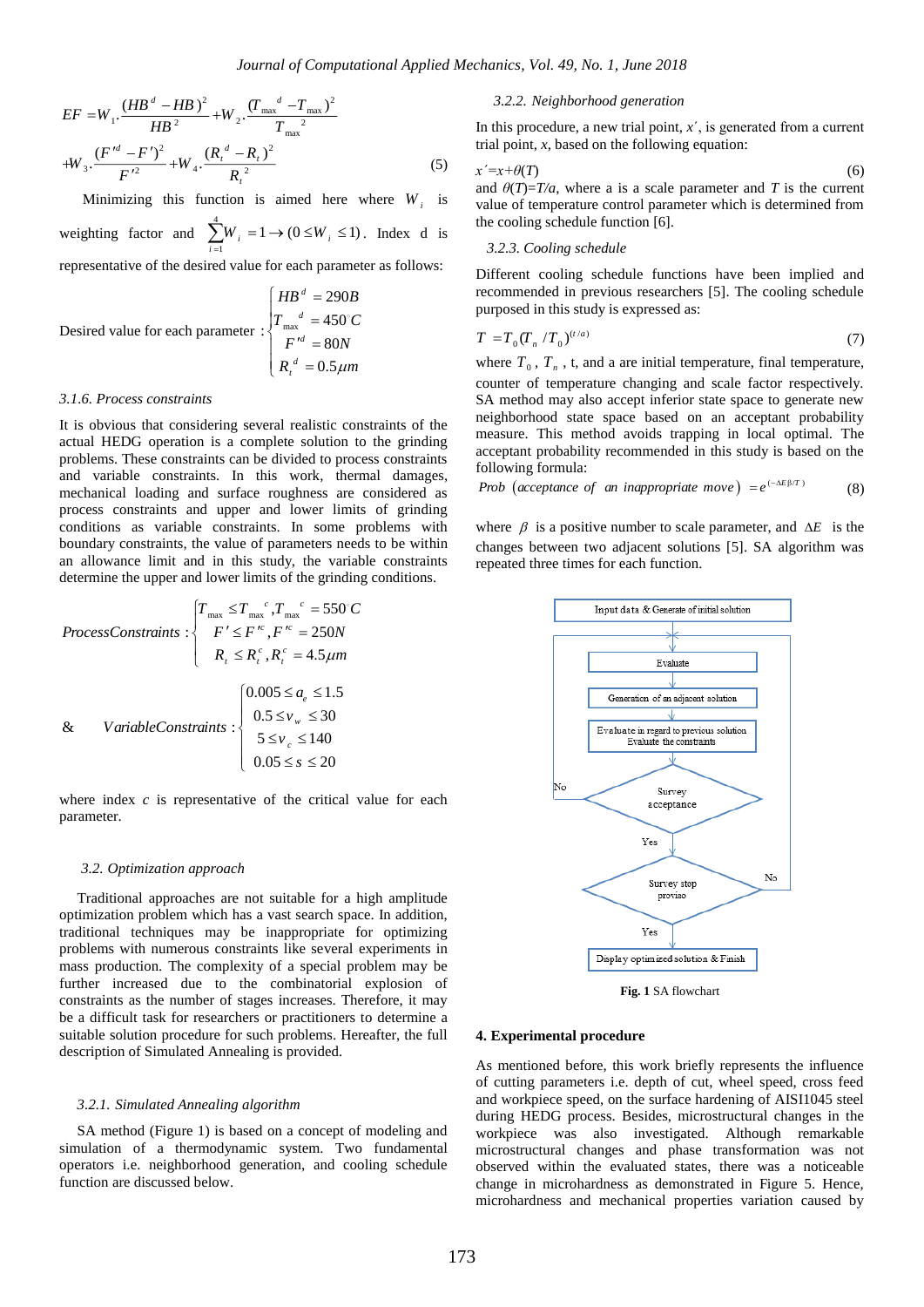HEDG process were also focused in more detail in this study. The microhardness values measured within a specific section of the workpiece, demonstrated a significant increase. The most common changes are phase transformation, residual stress generation and plastic deformation that eventuate to changes in behavior of the applied materials. During the optimization procedure, the surface roughness, grinding forces and temperature were all controlled by adjusting the cutting parameters of HEDG as well as surface hardness.

The material used in this study was AISI1045 steel, with the chemical composition given in Table 1, which was ground with determined operating parameters in the presence of sufficient water-soluble oil coolant. The workpiece dimensions were  $40\times30\times10$  mm<sup>3</sup>. The values of operating parameters obtained by optimization procedure were conducted in grinding process and the optimized condition was applied three times on three different samples. Figure 2 illustrates the experimental setup used in this work.



**Fig. 2** Experimental setups

#### *4.1. Preparation of Samples (Heat treatment procedure)*

All of the samples were subjected to annealing heat treatment. They were kept in the furnace for 1h and 30min at 860°C, in order to achieve a ferrite-pearlite structure as well as lower hardness values which are the result of crystallographic recovery of the material. Subsequently, for cooling the samples they were left in the furnace to reach to the room temperature. As a particular crystallographic orientation of microstructural phases may affect the hardness values, the hardness measuring procedure was performed based on Vickers hardness in a specific traverse section of the workpiece [13].

#### *4.2. HEDG process*

A horizontal-spindle machine, with a CBN grinding wheel, with 15mm thickness was employed for grinding the samples. Wheel speed was adjusted with considering different external diameters of grinding wheel. Before each experiment, the external surface of the wheel was dressed by a diamond tip to assure that it's in the best condition. In fact, with very sharp cutting edges, equal conditions for all the experiments were guaranteed.

#### *4.3. Preparation of metallographic samples*

In order to study the results of the process more precisely, the microstructure of the samples beneath the ground surface was considered for metallographic analysis. The samples were cut perpendicular to the grinding plane. The metallographic studies were performed according to ASTM E3-80 standard, metallographic equipment, Nitral 4% and an attack time 15s.

#### *4.4. Measurement of surface microhardness*

In order to study surface hardness variation caused by HEDG conditions, a Vickers microhardness sweep (Buheler-4046 tester) was employed in a cross section of the workpiece. The applied force for microhardness measurement was 100gf for 15s. The indentations were made with a 0.5 mm distance in the cross section of the workpieces, covering the entire surface (i.e., from one side to the other side of the workpiece). Three different indentations were made for each distance to get an average microhardness value. The average was calculated by neglecting the values that are significantly outside the range demarcated by the other measures. If the measures are outside but close to the range, the indentations continue until a representative amount is achieved.

#### *4.5. Measurement of HEDG temperature*

Recording of temperature values were essential for analyzing the hardness variations in the samples more precisely. The temperature values were recorded by means of an Infrared/Type K Thermometer (TES-1327K) as shown in Figure 2. The temperature acquired corresponding to the optimized state was approximately recorded 496°C.

#### *4.6. Measurement of HEDG forces*

Monitoring of grinding forces is essential because the amounts of forces should not exceed a reasonable range. A dynamometer (Kistler B9255) with amplifier (Kistler A5070) was employed for controlling the forces in the HEDG process. During the process, all force values were recorded for tangential, normal and horizontal forces in the X-axis, Y-axis and Z-axis directions respectively.

#### *4.7. Measurement of surface roughness*

As mentioned before, it should be noted that the optimization of one parameter like hardness must not have any unpleasant influence on the other properties. Thus, surface roughness and superficial properties have to be controlled by adjusting cutting parameters of the grinding process. Therefore, in this work the roughness values were measured after finishing grinding of each sample. The obtained values acquired by a Profilometer (Taylor Hobson Surtrunic 25) were within an acceptable range.

#### **5. Results and Discussion**

#### *5.1. Optimization of operating process parameters*

 The parameters obtained by considering the optimization conditions are given in Table 2 and Figure 3 depicts the optimized values resulted from SA algorithm, in terms of iteration. It should be noted that the parameters and constraints should not exceed the allowance limits during the optimization procedure. The optimized state was tested three times. The optimized values for the parameters were  $a_e = 1.16$ ,  $v_w = 26.88$ ,  $s = 5.66$  and  $v_c = 105$ .

Applying the obtained optimized parameters, the values of other sub-objects like hardness, temperature, forces and roughness could be obtainable. These values were measured experimentally and compared with the theoretical values. As it is obvious in Table 3, no considerable deviation was observed between the real and obtained values.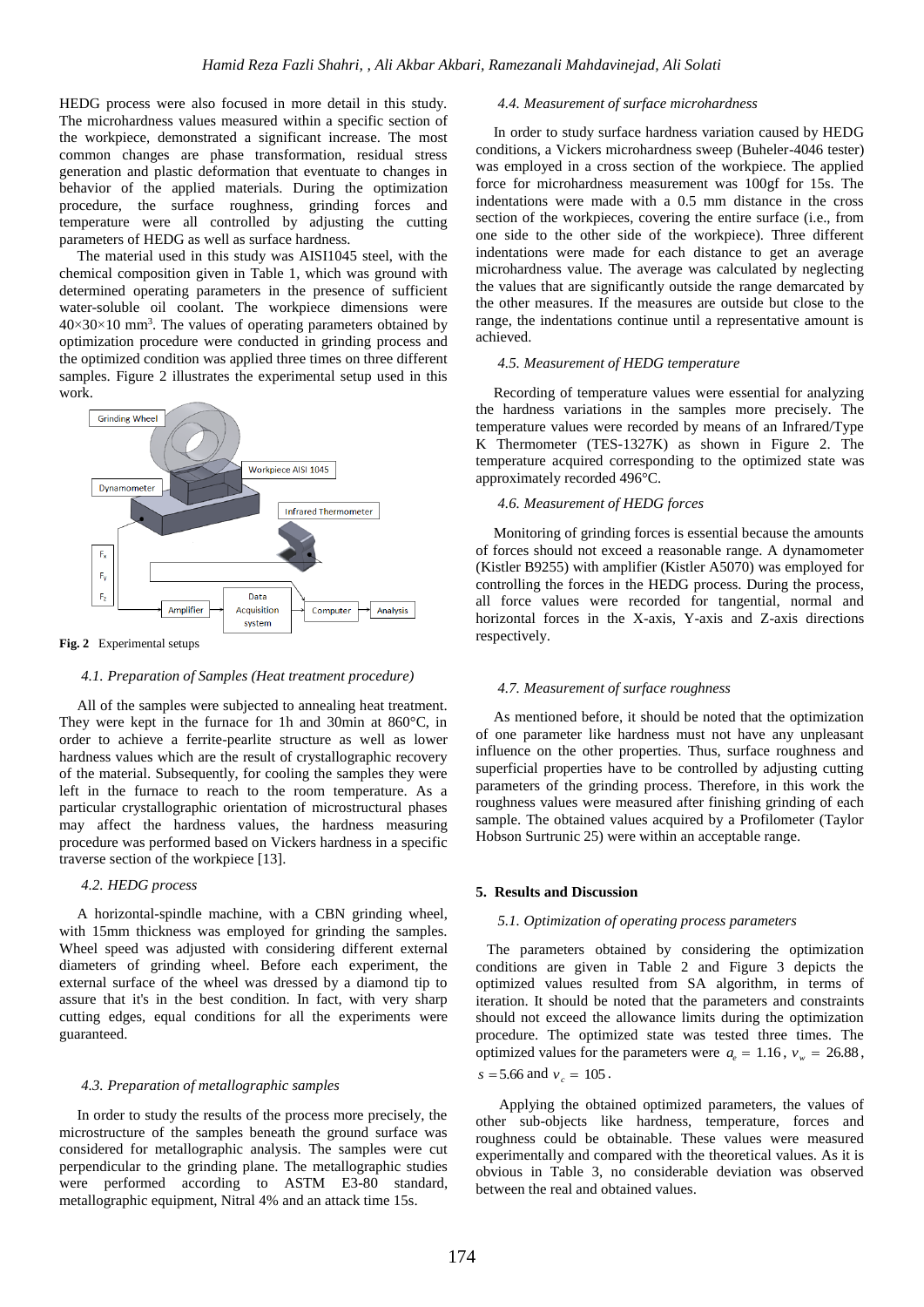#### *Journal of Computational Applied Mechanics, Vol. 49, No. 1, June 2018*

| <b>Table 1.</b> Nominal chemical composition and mechanical properties of AISI1045 Steel (wt.%) |  |
|-------------------------------------------------------------------------------------------------|--|
|-------------------------------------------------------------------------------------------------|--|

|               |                   | Fe                              | Mn                     |                           |                 |                      |            |
|---------------|-------------------|---------------------------------|------------------------|---------------------------|-----------------|----------------------|------------|
| $0.43 - 0.50$ | 0.25              | 98.51 - 98.98                   |                        | 0.60-0.90<br>${}^{<}0.04$ |                 | ${}^{<}\,0.05$       | $\leq 0.2$ |
|               |                   |                                 |                        |                           |                 |                      |            |
| Modulus of    | Density           | Thermal                         | Specific heat capacity | Tensile strength          | Poisson's Ratio | Thermal conductivity | Yield      |
| elasticity    |                   | expanion(20°C)                  |                        |                           |                 |                      | strength   |
| 201 GPa       | $7.872*10*kg/m^3$ | $15.1*10^{-6}$ °C <sup>-1</sup> | $486J/(kg*K)$          | 585 MPa                   | 0.290           | $50.9W/(m*K)$        | 505 MPa    |

|  |  |  | Table 2. The optimized values are acquired by each function and the total optimized values which satisfy each four sub-objective functions have been given. |  |  |
|--|--|--|-------------------------------------------------------------------------------------------------------------------------------------------------------------|--|--|
|  |  |  |                                                                                                                                                             |  |  |

| Repetition number of solutions            | First solution set                              | Second solution set                     | Third solution set                   |  |  |
|-------------------------------------------|-------------------------------------------------|-----------------------------------------|--------------------------------------|--|--|
|                                           | $v_w(\frac{m}{\cdot})$                          | $v_c(\frac{m}{2})$                      | $v_c(\frac{m}{2})$                   |  |  |
|                                           | $v_c(\frac{m}{2})$                              | $v_w(\frac{m}{\cdot})$                  | $v_w(\frac{m}{\cdot})$               |  |  |
|                                           | min                                             | min                                     | min                                  |  |  |
| <b>Functions</b>                          | $s(\frac{\text{mm}}{Pass})$<br>$a_{\rm s}$ (mm) | mm<br>$a_e$ (mm)<br>$s(\frac{m}{Pass})$ | mm<br>$a_e$ (mm)<br>$\frac{1}{Pass}$ |  |  |
|                                           | $110$ <sup><math>-</math></sup>                 | 25.45                                   | 25.91                                |  |  |
|                                           | 25.12                                           | 110                                     | $110^{-}$                            |  |  |
| Hardness sub-objective function           | 11.12                                           | 11.21                                   | 11.11                                |  |  |
|                                           | 1.48                                            | 1.49                                    | 1.51                                 |  |  |
|                                           | 95                                              | 20.56                                   | 19.48                                |  |  |
|                                           | 20.36                                           | 95                                      | 95                                   |  |  |
| Heat loading sub-objective function       | 3.00                                            | 3.00                                    | 3.00                                 |  |  |
|                                           | 0.99                                            | 0.90                                    | 1.08                                 |  |  |
|                                           | 15.23                                           | 16.45                                   | 16.02                                |  |  |
|                                           | 80                                              | 80                                      | 80                                   |  |  |
| Mechanical laoding sub-objective function | 1.31                                            | 4.00                                    | 4.00                                 |  |  |
|                                           | 4.00                                            | 1.35                                    | 1.34                                 |  |  |
|                                           | 6.01                                            | 6.36                                    | 5.98                                 |  |  |
|                                           | 41                                              | 41                                      | 41                                   |  |  |
| Roughness sub-objective function          | 2.00                                            | 0.79                                    | 2.00                                 |  |  |
|                                           | 0.2                                             | 2.00                                    | 0.71                                 |  |  |
|                                           | 26.88                                           | 105                                     | 26.88                                |  |  |
|                                           | 105                                             | 27.69                                   | 105                                  |  |  |
| Total objective function                  | 1.17                                            | 5.64                                    | 1.16                                 |  |  |
|                                           | 5.51                                            | 1.16                                    | 5.66                                 |  |  |



**Table 3.** The experimental and theoretical values corresponding to the optimized condition

| Values                            | Object | HB             | m<br>$\sim$<br>◡<br>$\mathbf{m}$ max | $\overline{\phantom{a}}$<br>$N/mm$ ) | $(\mu m)$ |
|-----------------------------------|--------|----------------|--------------------------------------|--------------------------------------|-----------|
| Real values                       |        | $\sim$<br>ر رے | 496                                  | O.<br><b>⁄⊥.⊣</b>                    | 1.1       |
| Obtained values from optimization |        | 270            | 487                                  | 88.6                                 | .         |

**Table 4.** The measured values of Vickers microhardness before (A) and after (B) process

|         | First<br>Vickers | Second<br>Vickers | Third<br>Vickers | Fourth<br><b>Vickers Value</b> | <b>Fifth Vickers</b><br>Value | Average<br><b>Vickers Value</b> | <b>Brinell</b><br><b>Hardness</b> | Rockwell<br>Hardness |                          |
|---------|------------------|-------------------|------------------|--------------------------------|-------------------------------|---------------------------------|-----------------------------------|----------------------|--------------------------|
|         | Value            | Value             | Value            |                                |                               |                                 |                                   | <b>HRB</b>           | HRC                      |
| State A | 179              | 183               | 187              | 175                            | 179                           | 180.6                           | ר י                               | o-<br>٥ı             | $\overline{\phantom{a}}$ |
| State B | 289              | 292               | 285              | 282                            | 282                           | 286                             | 273                               |                      | 28                       |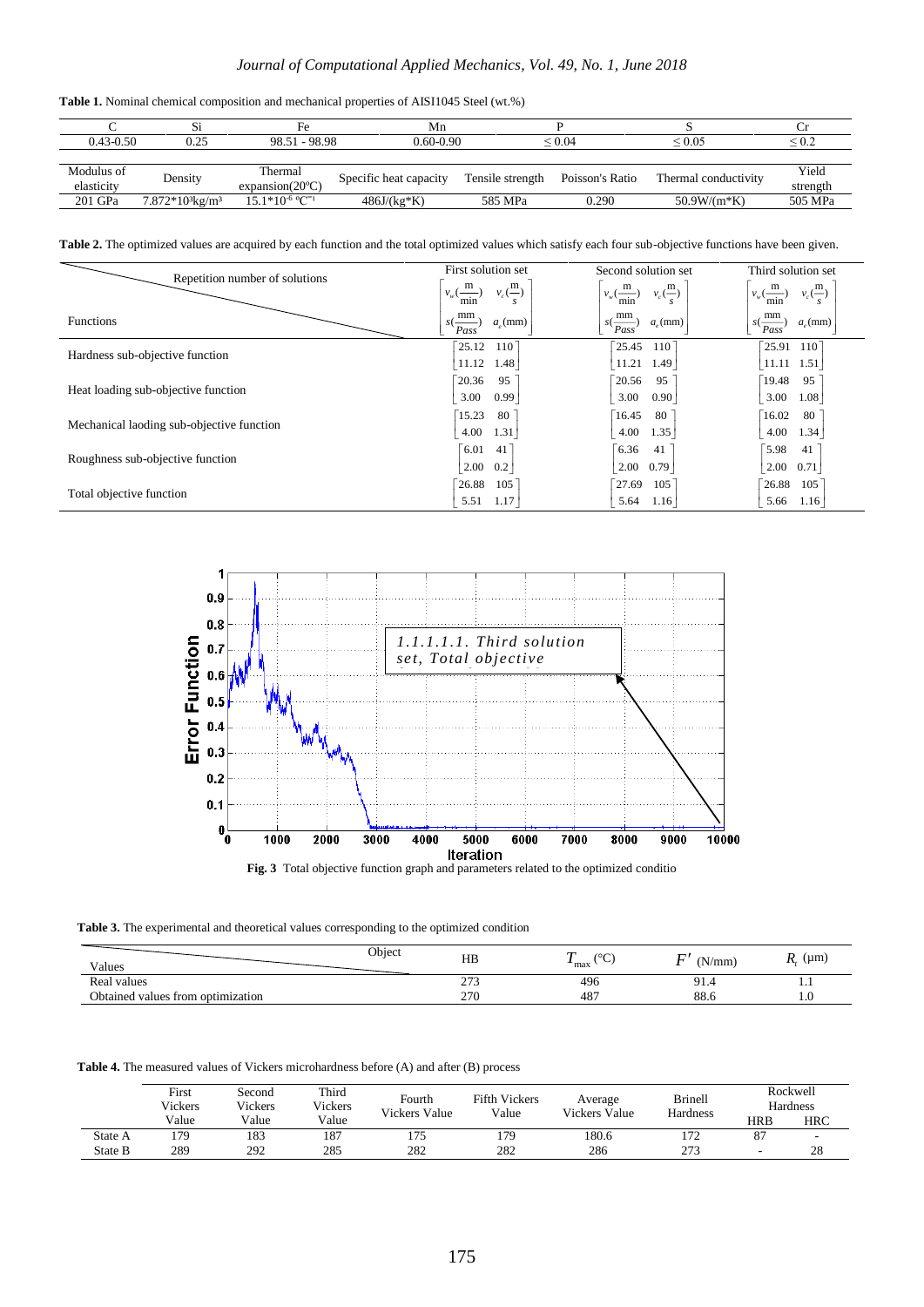#### *5.2. Metallographic and hardness analysis*

For the evaluated conditions, metallographic analysis of the hardness values leaded to the following conclusions. Although occurrence of some changes in microstructure of the samples was prospected, microstructural changes before and after the process were insignificant even for those samples subjected to an excess heat. The surface microhardness was recorded five times before and after HEDG process and as illustrated in Table 4, a considerable increase was observed in superficial microhardness.



**Fig. 4** The optical micrographs of polished surface of samples illustrating Ferrite and Perlite at AISI1045 steel, (A) before the HEDG process, (B) after the process under the total optimized condition mentioned in Table 2

The previous researchers have revealed that the residual stress as a representative of the hardness is originally induced by the following procedures [14]:

- i. Martensite transformation below the surface
- ii. Plastic flow of the material on the surface and the adjacent zones as a result of thermal stresses which are caused by heat generation during the operation
- iii. Plastic deformation at the workpiece surface due to the forces of abrasive grits.

Plastic deformation beneath the surface is generated by parameters of grinding, such as grit size, workpiece speed, depth of cut and material properties. As the used steel has low hardenability and on the other hand, the TTT diagram of AISI1045 steel shows that the cooling curve for the martensitic transformation must be almost vertical because of the low percentage of carbon as well as the absence of other chemical elements in this alloy. In other words, this alloy should be cooled

very quickly in order to reach a martensitic microstructure. The cooling rate applied in this study was not sufficient to lead to this transformation. Moreover, the temperature was measured by Infrared Thermometer during the operations and the maximum amount of temperature was recorded at 496°C. This value of temperature could unlikely be associated with any plastic flow and microstructural transformation in the samples. This conclusion was validated by the ferritic-pearlitic microstructure of the samples, illustrated in Figure 4 and was related to the annealing heat treatment of the workpiece which was ground under the global optimization condition. In fact, the grinding process produces fine and equiaxed grains in structure of materials, Figure 4. Accordingly, as the microstructural transformations and plastic flow of the material were inconsiderable, hardness enhancement was the result of the finer microstructure achieved and a sever plastic deformation induced by material removal process in the workpiece [15].

As Figure 5 shows, the microhardnesses measurement within a specific section of the workpiece demonstrated a significant increase as the depth of measurement decreases. This change was due to the intensive machining heat and then sever cooling rate at the surface of the workpiece as well as the sever plastic deformation. The plastic deformation beneath the surface is corresponded to HEDG's parameters. Moreover, according to the previous studies [16, 17], hardness enhancement is also associated with the parameters of HEDG process because plastic deformation beneath the surface is directly corresponded to these parameters i.e. cross feed, depth of cut, wheel speed and worktable speed. In other words, the higher values of these parameters implicates an increase in cutting area and consequently cutting force which results in the increase of the material removing and the plastic deformation as well as the hardness of the workpiece surface. As a result, the hardness of the workpiece's surface was increased significantly. These events resulted in the compressive residual stress in materials that is consistent with previous investigations [18]. However, as the values of these parameters decrease, the amount of work for the same quantity of grains decreases. This leads to reduction of the pressure between the wheel and the workpiece, the cutting force and the traction generated by slipping of the grains across the surface as well as lower friction and heat generation. Consequently, as it is obvious in Figure 5, at lower values of HEDG parameters the surface hardness of the samples was increased, but not to its maximum value.

It has been proved that tensile and compressive residual stresses are produced by thermal loads and high mechanical loads of the grinding process [19]. It means that the operating parameters leading to high temperatures within the contact zone induce residual tensile stresses, while the operating parameters which result in high mechanical loads induce compressive residual stress in the workpiece. Reducing of the friction force, typically results in reducing heat generation in contact zone. Creep feed grinding reacts to increase in depth of cut more than the ground parts by reciprocating grinding, as it leads to transfer the residual stress to compressive zone in different studied situation. Thus, when the specific removal rate  $Q'_w = a_e \cdot v_w$  is increased the compressive residual stresses are increased. This event can be elucidated by increasing of the workpiece speed which causes that the heat load has no enough time to penetrate to the workpiece. In other words, the residual tensile stresses that are induced by thermal load are compensated by the excessive compressive residual stress induced mechanically. As well as, the higher wheel speed results in increasing hardness and compressive residual stress. In fact, at a higher wheel speed the contact layer which is temporarily hot, is removed immediately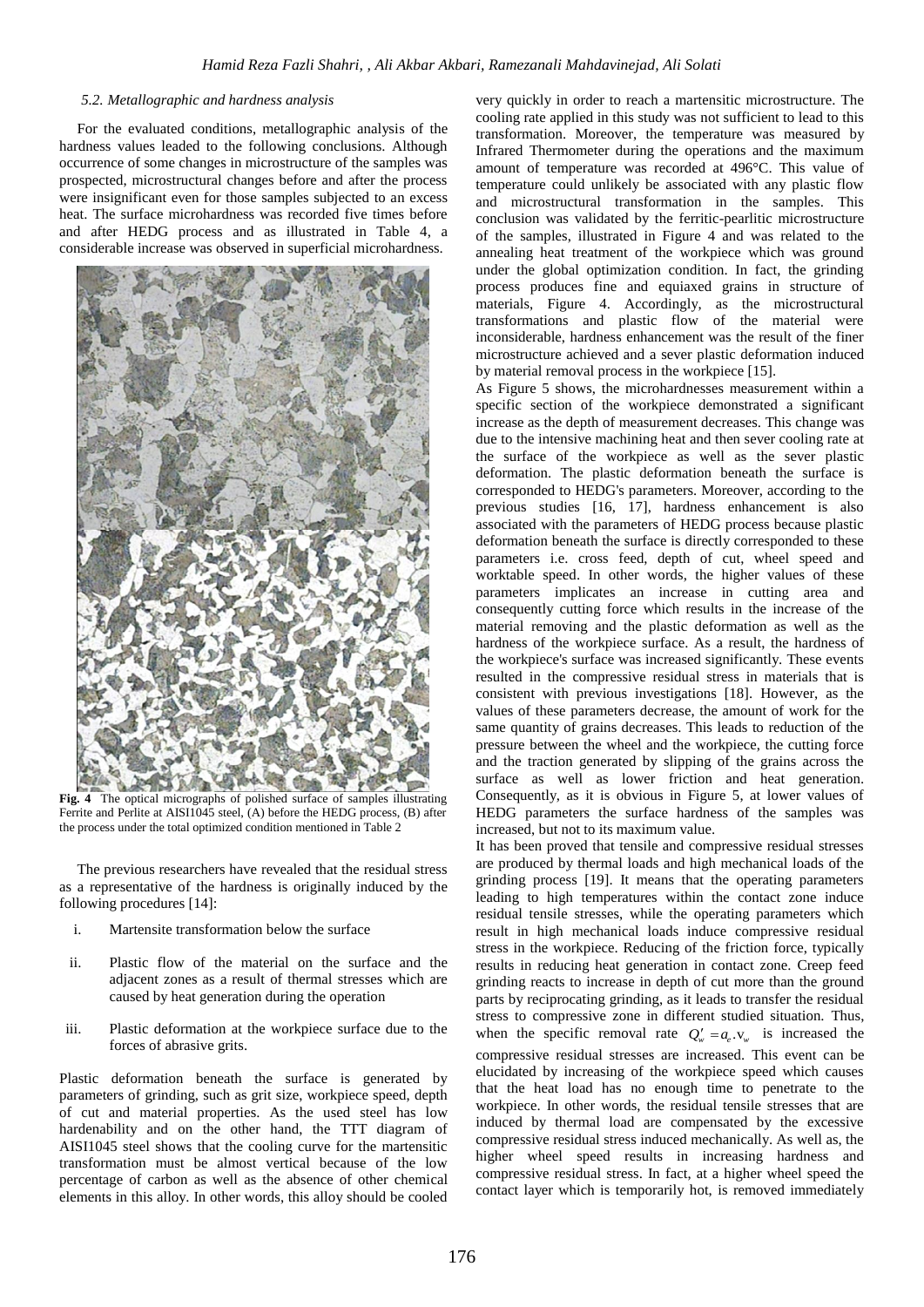and consequently the lower temperature could penetrate to the workpiece.



**Fig. 5** The graph of microhardness below the surface under optimized condition obtained by experiment compared with Alonso's results

Figure 5 shows the measured microhardness values in a cross section of the workpiece and perpendicular to the grinding direction. These values were measured three times in each 1mm at the cross section, incidentally this measurement was performed in each 0.1mm upon the first 1mm of the cross section. The maximum microhardness was recorded 286HV that was corresponded to the top surface. As it can be seen, the microhardness values beneath the surface is higher than in depth. A similar study has been done by Alonso et al. to investigate the effects of grinding parameters on the surface hardening of AISI1045 [20]. In their work, three parameters namely depth of cut, cross feed and infeed have been considered as process parameters. They reached to this conclusion that by increasing the above-mentioned parameters, the surface hardness of ground specimens can be improved. Figure 5 compares their results with the results of present study. Based on their results, it can be claimed that the more the parameters of grinding process, the harder the surface of specimens. However, it should be borne in mind that increasing the surface hardness of materials can bring about some destructive side effects. That is, the surface roughness of material can be deteriorated by increasing the process parameters. On the other hand, the surface roughness or thermal damages due to elevated temperature may become worsen if it is supposed to access a higher hardness. Therefore, a strong need for optimization of grinding process is felt to attain a desirable result. The present study attempted to fulfill this need by implementing the SA optimization method to reach a combination of desired parameters. comparing the obtained results of optimization approach with Alonso's experiments, it can be observed that the optimization's results of this study regarding to the surface hardness is relatively similar to Alonso's results [20].

The measured values  $R_t$  were ranged from 0.9 $\mu$ m to 1.2 $\mu$ m  $(R_a = 0.7$ -0.9 $\mu$ m). The equivalent roughness value corresponded to optimized hardness value (286HV) was 1.1µm. Additionally, during the process, all force values were not exceeded the range of 20-35N/mm, 75-105N/mm and 1.25-1.75N/mm for tangential, normal and horizontal forces respectively. The equivalent total force corresponded to optimized hardness value is 91.4N/mm (Xaxis: 32.5N/mm, Y-axis: 85.5N/mm and Z-axis: 1.5N/mm). As a result, a simultaneous control on four aspects of grinding process can result in a high quality product.

#### **6. Concluding remarks**

With considering of the outputs of the optimization procedure, overall observations and results related to the hardness, the studies were led to the below points:

1- As the operating parameters were selected highly, the measured hardness was increased.

2- By employing the conditions were concluded by the optimization procedure, the strength and obtained microhardness values increased, thus, the needs for hardening heat treatment were eliminated in industries.

3- Despite the optimization outputs were ended up the parameters that produce compressive residual stress at the surface, the measured roughness value corresponded to the optimal conditions was almost remained in an idealistic range.

4- The LSG conditions were conducted by considering the aspects of the multi-objective optimization and applying the total optimum conditions.

5- SA method was successfully implied to solve the process's problems to robustly diminish the residual tensile stresses. This procedure can be readily modified to suit other metal cutting processes like turning, cylindrical grinding and nonconventional machining operations.

6- One of the advantages of the used simulation is that it could represent systematic tests to investigate the effects of one particular parameter on the results of finish surface.

7- Due to the surface hardness of the workpieces, the fatigue life of materials is increased. These Types of workpieces can be used in dynamic applications.

#### **7. Acknowledgements**

The authors gratefully acknowledge helpful and valuable technical suggestions, references suggested and provided by Dr. Arab (Rajaee university of Tehran, Iran) in early phases of this study. The authors are also grateful to the anonymous referees for their valuable comments and suggestions. The authors would also like to thank the financial support from South Pars Gas Company (SPGC) in Bushehr province in funding this research and assistance provided by and Dr.Motakef Imani (CAD/CAM Lab Division), Dr.Babakhani (Metallography Lab Division) and Dr.Sajadi (Heat Treatment Lab Division) of Ferdowsi University of Mashhad.

#### **References**

[1] J. J. Martell, C. R. Liu, J. Shi, Experimental investigation on variation of machined residual stresses by turning and grinding of hardened AISI 1053 steel, The International Journal of Advanced Manufacturing Technology, Vol. 74, No. 9-12, pp. 1381-1392, 2014.

[2] O. Fergani, Y. Shao, I. Lazoglu, S. Y. Liang, Temperature effects on grinding residual stress, Procedia CIRP, Vol. 14, pp. 2-6, 2014.

[3] Y. Deng, S. Xiu, Research on microstructure evolution of austenitization in grinding hardening by cellular automata simulation and experiment, The International Journal of Advanced Manufacturing Technology, pp. 1-14, 2017.

[4] C. Yao, T. Wang, J. Ren, W. Xiao, A comparative study of residual stress and affected layer in Aermet100 steel grinding with alumina and cBN wheels, The International Journal of Advanced Manufacturing Technology, Vol. 74, No. 1-4, pp. 125-137, 2014.